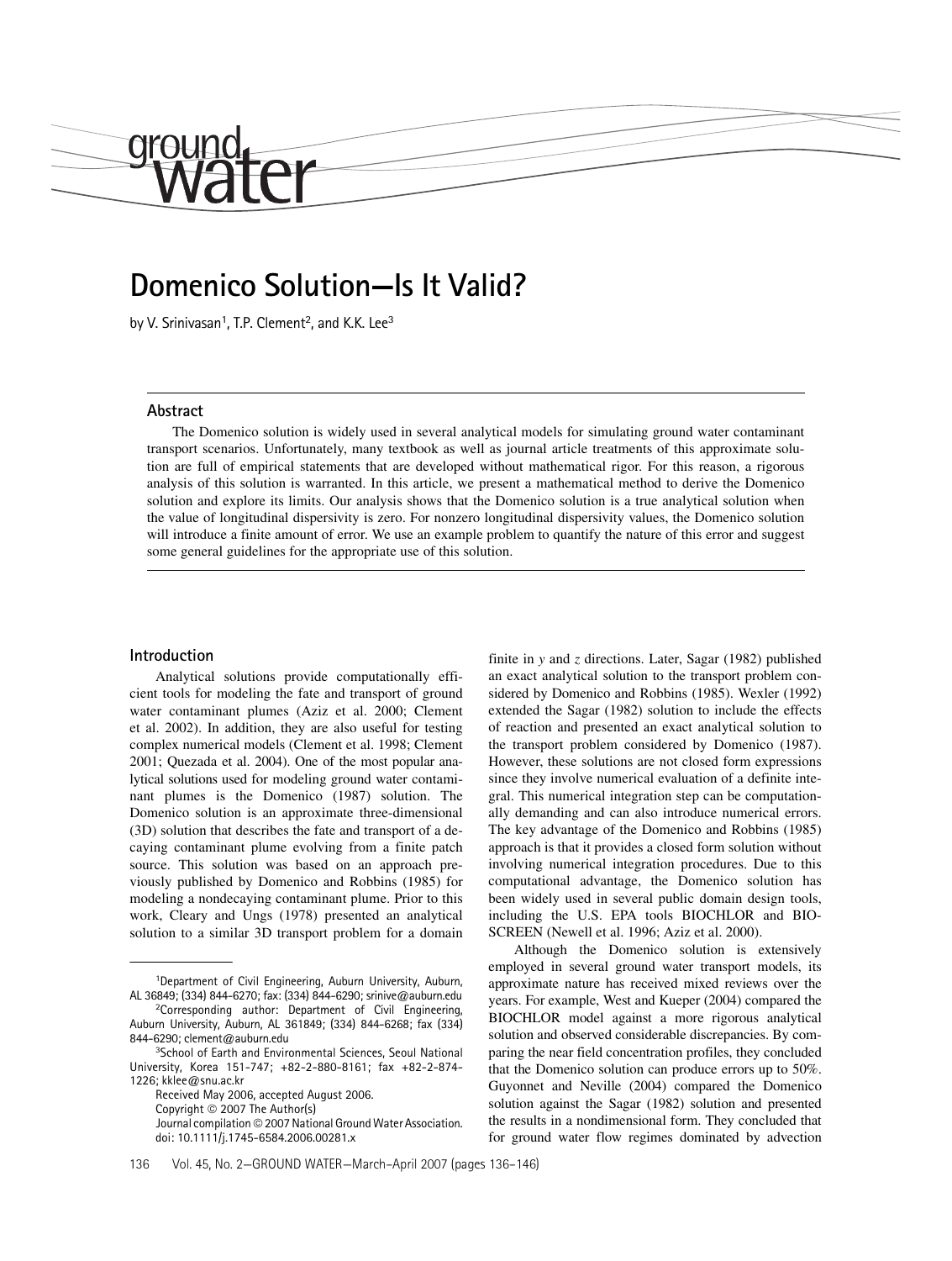and mechanical dispersion, the discrepancies between the two solutions can be considered negligible along the plume centerline. They further added that the errors may increase significantly outside the plume centerline.

The previous review indicates that there are conflicting opinions regarding the performance of the Domenico solution. Furthermore, since the development of the Domenico solution was based on a heuristic approach, researchers have expressed skepticism regarding its validity (West and Kueper 2004). Currently, there are several unanswered issues related to the performance of this solution that include: Is there a mathematical basis for deriving the Domenico solution? If so, what are the approximations involved in deriving the solution? What are the errors associated with these approximations? Finally, under what conditions are these approximations valid? To answer these questions, we need a fundamental understanding of the nature of the approximations involved in the Domenico solution. The focus of this article is to perform a rigorous mathematical analysis on the origin and development of the Domenico solution. The outcomes of this analysis are used to develop some general guidelines for the appropriate use of the solution.

## Governing Equations

The transport problem considered by Domenico (1987) assumes a patch source of constant concentration  $c<sub>o</sub>$  located at  $x = 0$  in a clean, semi-infinite aquifer. The contaminant is subjected to advection in the  $x$  direction and dispersive mixing in all three directions. Furthermore, it is assumed that the contaminant decays through a firstorder process. The governing transport equation considered by Domenico (1987) is:

$$
\frac{\partial c}{\partial t} = -v \frac{\partial c}{\partial x} + D_x \frac{\partial^2 c}{\partial x^2} + D_y \frac{\partial^2 c}{\partial y^2} + D_z \frac{\partial^2 c}{\partial z^2} - kc \quad (1)
$$

The initial and boundary conditions are:

$$
c(x, y, z, 0) = 0, \forall 0 < x < \infty, -\infty < y < \infty, -\infty < z < \infty
$$
  
\n
$$
c(0, y, z, t) = c_o, -\frac{Z}{2} < z < \frac{Z}{2}, -\frac{Y}{2} < y < \frac{Y}{2}, \forall t > 0
$$
  
\n
$$
= 0, \text{ otherwise } \forall t > 0
$$
  
\n
$$
\lim_{x \to \infty} \frac{\partial c(x, y, z, t)}{\partial x} = 0
$$
  
\n
$$
\lim_{y \to \pm \infty} \frac{\partial c(x, y, z, t)}{\partial y} = 0
$$
  
\n
$$
\lim_{z \to \pm \infty} \frac{\partial c(x, y, z, t)}{\partial z} = 0
$$
\n(2)

where c is the concentration of the contaminant  $[ML^{-3}]$ ;  $c<sub>o</sub>$  is the concentration at the source [ML<sup>-3</sup>]; Y and Z are the source dimensions in  $y$  and  $z$  directions, respectively [L];  $D_x$ ,  $D_y$ , and  $D_z$  are the dispersion coefficients in x, y, and z directions, respectively  $[L^{2}T^{-1}]$ ; v is the advection velocity in the x direction  $[LT^{-1}]$ ; and k is the first-order decay coefficient  $[T^{-1}]$ .

#### Review of the Domenico Solution

The Domenico (1987) solution was based on an approximate approach given by Domenico and Robbins (1985). Therefore, we first present a detailed review of the development of the Domenico and Robbins (1985) solution. Domenico and Robbins (1985) began their analysis by presenting the following exact analytical solution that describes the transport of an instantaneous pulse source in a 3D domain (Hunt 1978):

$$
c(x, y, z, t) = \frac{c_o}{8} f_x(x, t) f_y(y, t) f_z(z, t),
$$
  
\nwhere  $f_x(x, t) = \left[ erf \left\{ \frac{x - vt + \frac{X}{2}}{2(D_x t)^{1/2}} \right\} - erf \left\{ \frac{x - vt - \frac{X}{2}}{2(D_x t)^{1/2}} \right\} \right]$   
\n
$$
f_y(y, t) = \left[ erf \left\{ \frac{y + \frac{Y}{2}}{2(D_y t)^{1/2}} \right\} - erf \left\{ \frac{y - \frac{Y}{2}}{2(D_y t)^{1/2}} \right\} \right]
$$
  
\n
$$
f_z(z, t) = \left[ erf \left\{ \frac{z + \frac{Z}{2}}{2(D_z t)^{1/2}} \right\} - erf \left\{ \frac{z - \frac{Z}{2}}{2(D_z t)^{1/2}} \right\} \right]
$$
\n(3)

They then present the following one-dimensional (1D) analytical solution (Crank 1975):

$$
c(x,t) = \frac{c_o}{2} f_x(x,t),
$$
  
where  $f_x(x,t) = \text{erfc}\left\{\frac{x-vt}{2(D_xt)^{1/2}}\right\}$  (4)

Note that the previous expression is the solution to the standard 1D advection-dispersion equation for an instantaneous source extending from zero to negative infinity (Bear 1979).

To account for the transverse dispersion due to a finite-sized two-dimensional (2D) source, they employed the following two analytical solutions (Crank 1975):

$$
c(y,t) = \frac{c_o}{2} f_y(y,t) \text{ and } c(z,t) = \frac{c_o}{2} f_z(z,t),
$$
  
where  $f_y(y,t) = \left[ erf \left\{ \frac{y + \frac{Y}{2}}{2(D_y t)^{1/2}} \right\} - erf \left\{ \frac{y - \frac{Y}{2}}{2(D_y t)^{1/2}} \right\} \right]$   
and  $f_z(z,t) = \left[ erf \left\{ \frac{z + \frac{Z}{2}}{2(D_z t)^{1/2}} \right\} - erf \left\{ \frac{z - \frac{Z}{2}}{2(D_z t)^{1/2}} \right\} \right]$  (5)

Note that  $c(y,t)$  and  $c(z,t)$  are solutions to two independent 1D transient diffusion equations subjected to an instantaneous line source of widths Y and Z, respectively. Further, it can be observed that the terms  $f_y(y,t)$  and  $f_z(z,t)$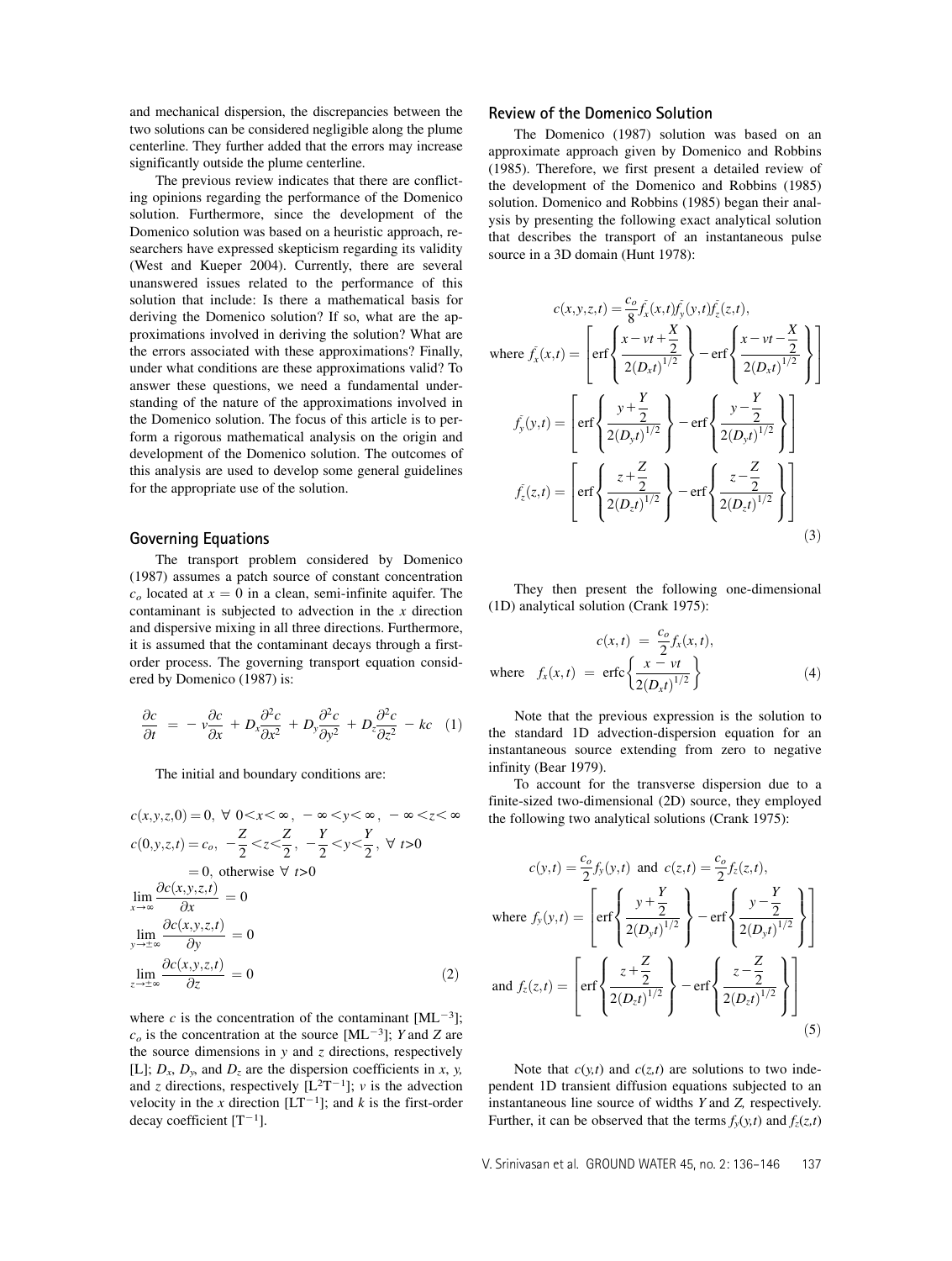in Equation 5 are identical to the terms  $\tilde{f}_v$  $\tilde{f}_y(y,t)$  and  $\tilde{f}_z$  $\int_z^z(z,t)$ in the Hunt (1978) solution.

Domenico and Robbins (1985) multiplied the 1D solution  $f_x(x,t)$  with these "transverse spreading terms"  $f_y(y,t)$  and  $f_z(z,t)$  and presented the following expression:

$$
c(x, y, z, t) = \frac{c_o}{8} f_x(x, t) f_y(y, t) f_z(z, t)
$$
 (6)

However, the authors did not justify this superposition step. Note that the Hunt solution was never used in this analysis. At this stage, Domenico and Robbins presented the following arguments: "The product of these three integral solutions [Equation 6] describes a semiinfinite contaminated parcel which moves in the positive  $x$  direction with a 1D velocity but which continuously expands in size in directions transverse to  $x$  throughout the whole domain of  $x$ , i.e., in the positive and negative regions. This is because the time  $t$  in the transverse spreading terms is interpreted as running time. Reinterpreting this time as  $x/v$  for a moving coordinate system, as is common in all transverse spreading models (Bruch and Street, 1967; Ogata, 1970; Domenico and Palciauskas, 1982) has the effect of maintaining the original source dimensions at  $x = 0$  so that the condition  $C =$ Co is maintained at  $x = 0$  for  $t > 0$ ." Using these arguments, they reinterpret the time term  $t$  in the transverse spreading terms  $f_y(y,t)$  and  $f_z(z,t)$  as  $x/v$ . However, the authors did not provide a mathematical reasoning for this time reinterpretation step. Further, all the references cited in the previous text solve fundamentally different problems and we will address this issue in a later section. Using this time reinterpretation step, Equation 6 was modified as:

$$
c(x, y, z, t) = \frac{c_o}{8} f_x(x, t) f_y(y, x) f_z(z, x),
$$
  
where  $f_x(x, t) = \text{erfc}\left\{\frac{x - vt}{2(D_x t)^{1/2}}\right\}$   

$$
f_y(y, x) = \left[\text{erf}\left\{\frac{y + \frac{Y}{2}}{2(D_y x / v)^{1/2}}\right\} - \text{erf}\left\{\frac{y - \frac{Y}{2}}{2(D_y x / v)^{1/2}}\right\}\right]
$$

$$
f_z(z, x) = \left[\text{erf}\left\{\frac{z + \frac{Z}{2}}{2(D_z x / v)^{1/2}}\right\} - \text{erf}\left\{\frac{z - \frac{Z}{2}}{2(D_z x / v)^{1/2}}\right\}\right]
$$
(7)

Equation 7 was presented as the final solution to the continuous finite patch source problem considered by Domenico and Robbins (1985).

Domenico (1987) incorporated the effects of firstorder decay by replacing the  $f_x(x,t)$  term with an analytical solution for the semi-infinite pulse source problem with a decay term presented by Bear (1979). The final solution was given as (Domenico 1987):

$$
c(x, y, z, t) = \frac{c_o}{8} f_x(x, t) f_y(y, x) f_z(z, x),
$$
  
\nwhere  $f_x(x, t) = \left(\exp\left\{\frac{x}{2\alpha_x} \left[1 - \left(1 + \frac{4k\alpha_x}{v}\right)^{1/2}\right]\right\}$   
\n
$$
\times \text{erfc}\left\{\frac{x - vt \left(1 + \frac{4k\alpha_x}{v}\right)^{1/2}}{2(\alpha_x vt)^{1/2}}\right\}\right)
$$
  
\n
$$
f_y(y, x) = \left[\text{erf}\left\{\frac{y + \frac{Y}{2}}{2(\alpha_y x)^{1/2}}\right\} - \text{erf}\left\{\frac{y - \frac{Y}{2}}{2(\alpha_y x)^{1/2}}\right\}\right]
$$
  
\n
$$
f_z(z, x) = \left[\text{erf}\left\{\frac{z + \frac{Z}{2}}{2(\alpha_z x)^{1/2}}\right\} - \text{erf}\left\{\frac{z - \frac{Z}{2}}{2(\alpha_z x)^{1/2}}\right\}\right]
$$
(8)

where  $\alpha_x = D_x/v$ ,  $\alpha_y = D_y/v$ , and  $\alpha_z = D_z/v$  are the dispersivities in the  $x$ ,  $y$ , and  $z$  directions, respectively [L].

Martyn-Hayden and Robbins (1997) later modified the Domenico (1987) solution, referred in this work as the modified-Domenico solution, by incorporating the following 1D solution (which describes a constant sourceboundary) in the  $f_x(x,t)$  term (Bear 1979):

$$
f_x(x,t) = \left(\exp\left\{\frac{x}{2\alpha_x} \left[1 - \left(1 + \frac{4k\alpha_x}{v}\right)^{1/2}\right]\right\}\right)
$$
  
 
$$
\times \operatorname{erfc}\left\{\frac{x - vt \left(1 + \frac{4k\alpha_x}{v}\right)^{1/2}}{2(\alpha_x vt)^{1/2}}\right\}\right)
$$
  
+ 
$$
\left(\exp\left\{\frac{x}{2\alpha_x} \left[1 + \left(1 + \frac{4k\alpha_x}{v}\right)^{1/2}\right]\right\}
$$
  
 
$$
\times \operatorname{erfc}\left\{\frac{x + vt \left(1 + \frac{4k\alpha_x}{v}\right)^{1/2}}{2(\alpha_x vt)^{1/2}}\right\}\right)
$$
(9)

As pointed out by Bear (1979), if the value of  $x/\alpha_x$  is sufficiently large, a condition usually satisfied in practice, the additional term in the previous equation can be safely ignored.

The previous review shows that the development of various forms of the Domenico solution does not have a rigorous mathematical basis. The empirical arguments provided by the authors are vague because the mathematical procedures implied by these arguments are inexplicit and nebulous. In the following section, we provide a more rigorous approach to derive the Domenico solution, clearly stating the approximations involved.

# A Rigorous Approach to Derive the Domenico Solution

The exact semi-analytical solution for the 3D transport problem described by Equations 1 and 2,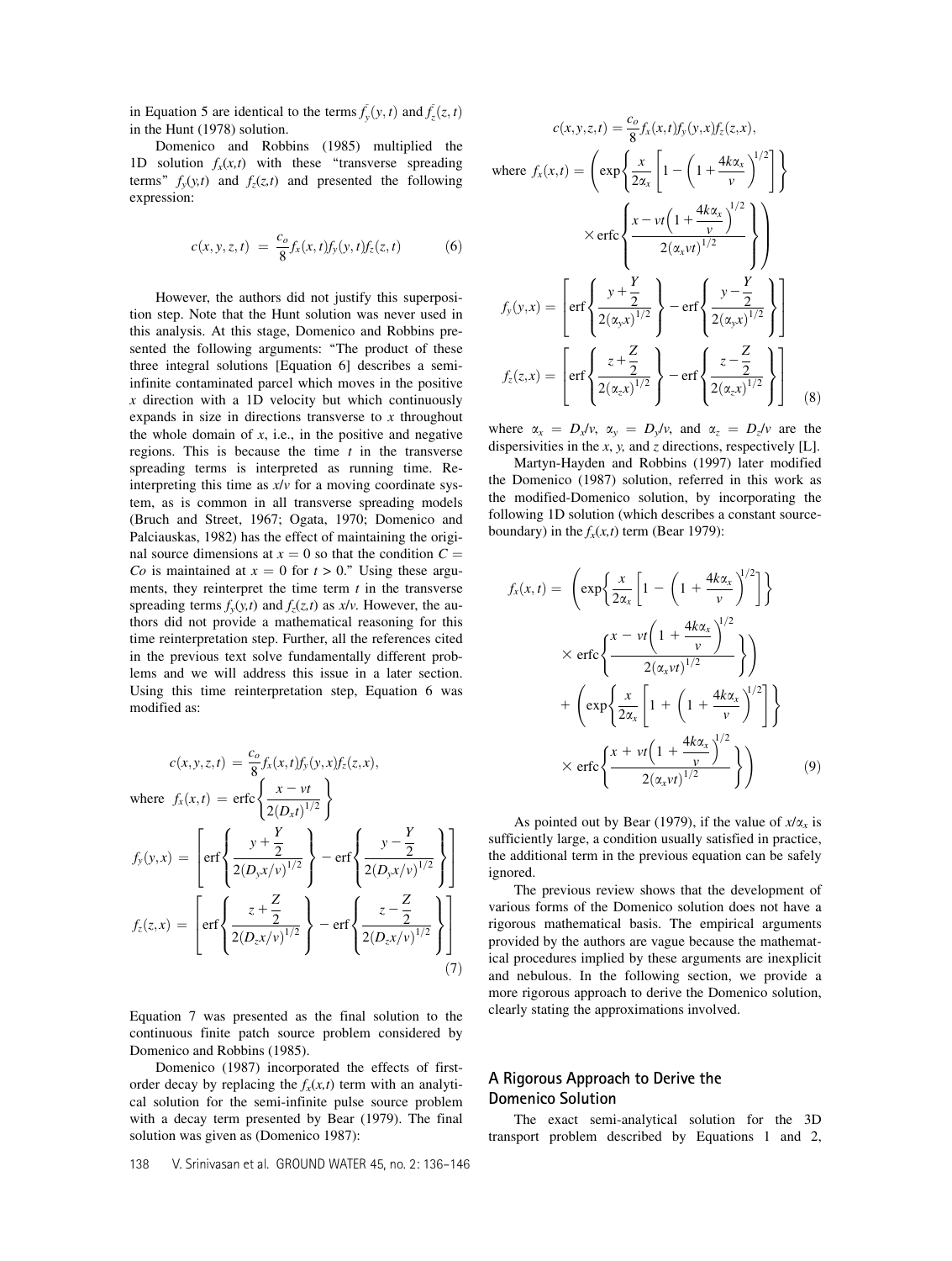considered by Domenico (1987), was provided by Wexler (1992) as:

$$
c(x, y, z, t) = \frac{c_o}{8} \int_{\tau=0}^{\tau=t} f'_x(x, \tau) f'_y(y, \tau) f'_z(z, \tau) d\tau,
$$
  
where  $f'_x(x, \tau) = \frac{x}{\sqrt{\pi D_x}} \exp\left(\frac{vx}{2D_x}\right)$   

$$
\times \frac{\exp\left(\frac{-v^2}{4D_x}\tau - k\tau + \frac{-x^2}{4D_x\tau}\right)}{\tau^{3/2}}
$$
  

$$
f'_y(y, \tau) = \left[\text{erf}\left\{\frac{y + \frac{Y}{2}}{2(D_y\tau)^{1/2}}\right\} - \text{erf}\left\{\frac{y - \frac{Y}{2}}{2(D_y\tau)^{1/2}}\right\}\right]
$$
  

$$
f'_z(z, \tau) = \left[\text{erf}\left\{\frac{z + \frac{Z}{2}}{2(D_z\tau)^{1/2}}\right\} - \text{erf}\left\{\frac{z - \frac{Z}{2}}{2(D_z\tau)^{1/2}}\right\}\right] \quad (10)
$$

To obtain the Domenico solution from the previous exact solution, we replace the value of  $\tau$  in the transverse spreading terms  $f'_y(y, \tau)$  and  $f'_z(z, \tau)$  with  $x/v$  (the validity of this substitution will be discussed later). This yields the following expression:

$$
c(x, y, z, t) = \frac{c_o}{8} f_y(y, x) f_z(z, x) \int_{\tau=0}^{\tau=t} f'_x(x, \tau) d\tau,
$$
  
where  $f_y(y, x) = \left[ erf \left\{ \frac{y + \frac{Y}{2}}{2(\alpha_y x)^{1/2}} \right\} - erf \left\{ \frac{y - \frac{Y}{2}}{2(\alpha_y x)^{1/2}} \right\} \right]$   

$$
f_z(z, x) = \left[ erf \left\{ \frac{z + \frac{Z}{2}}{2(\alpha_z x)^{1/2}} \right\} - erf \left\{ \frac{z - \frac{Z}{2}}{2(\alpha_z x)^{1/2}} \right\} \right] (11)
$$

where  $\alpha_y = D_y/v$  and  $\alpha_z = D_z/v$ . Note that by substituting  $\tau = x/v$ , we have made the transverse spreading terms  $f_y(y,x)$  and  $f_z(z,x)$  independent of time; hence, they will not participate in the integration process. Without the transverse terms, the definite integral can be evaluated analytically as shown in Appendix 1. Therefore, the previous equation can be simplified as:

$$
c(x, y, z, t) = \frac{c_o}{8} f_x(x, t) f_y(y, x) f_z(z, x),
$$
  
where  $f_x(x, t) = \left( \exp \left\{ \frac{x}{2\alpha_x} \left[ 1 - \left( 1 + \frac{4k\alpha_x}{v} \right)^{1/2} \right] \right\}$   

$$
\times \operatorname{erfc} \left\{ \frac{x - vt \left( 1 + \frac{4k\alpha_x}{v} \right)^{1/2}}{2(\alpha_x vt)^{1/2}} \right\} \right)
$$

$$
+ \left( \exp \left\{ \frac{x}{2\alpha_x} \left[ 1 + \left( 1 + \frac{4k\alpha_x}{v} \right)^{1/2} \right] \right\}
$$

$$
\times \operatorname{erfc} \left\{ \frac{x + vt \left( 1 + \frac{4k\alpha_x}{v} \right)^{1/2}}{2(\alpha_x vt)^{1/2}} \right\} \right)
$$
(12)

Equation 12 is identical to the modified-Domenico solution shown in Equation 9. If we set the first-order decay coefficient  $k$  to zero, Equation 12 reduces to:

$$
c(x, y, z, t) = \frac{c_o}{8} f_x(x, t) f_y(y, x) f_z(z, x),
$$
  
where  $f_x(x, t) = \text{erfc}\left\{\frac{x - vt}{2(\alpha_x vt)^{1/2}}\right\}$   

$$
+ \exp\left\{\frac{x}{\alpha_x}\right\} \text{erfc}\left\{\frac{x + vt}{2(\alpha_x vt)^{1/2}}\right\}
$$
(13)

Equation 13 is similar to the Domenico and Robbins (1985) solution given by Equation 7. The additional expression in the  $f_x(x,t)$  term in Equations 12 and 13 is due to the use of the expanded form of the 1D solution that describes a constant concentration boundary condition instead of a semi-infinite pulse source boundary condition.

The previous analysis shows that the only approximation required for rigorously deriving the Domenico solution is the time reinterpretation step, where  $\tau$  is replaced by x/v in the transverse dispersion terms. In the following section, we perform a detailed mathematical analysis to investigate the validity of this approximation.

# Mathematical Analysis of the Validity of the Approximation Involved in the Domenico Solution

Review of transport modeling literature indicates that it is common to replace  $\tau$  with  $x/v$  in the transverse dispersion terms when solving convection-dominated problems that have low longitudinal mixing. For example, Bruch and Street (1967) used a similar assumption to solve the advection-dispersion problem when the longitudinal mixing was smaller than the transverse mixing. Another example of a convection-dominated problem that employs this approximation is the air pollution model used for predicting the fate and transport of smoke plumes evolving from chimneys (Wark and Warner 1981). Here, the transport is dominated by convection along the wind direction, and dispersive mixing is restricted to the transverse directions only. Neglecting the effects of longitudinal dispersion in such problems simplifies the governing transport equation as:

$$
\frac{\partial c}{\partial t} = -\nu \frac{\partial c}{\partial x} + D_y \frac{\partial^2 c}{\partial y^2} + D_z \frac{\partial^2 c}{\partial z^2} - kc \qquad (14)
$$

We consider solution to the previous transport problem subject to the following Domenico type initial and boundary conditions:

$$
c(x, y, z, 0) = 0 \quad \forall \quad 0 < x < \infty \,, \quad -\infty < y < \infty \,, \quad -\infty < z < \infty
$$
\n
$$
c(0, y, z, t) = c_o, \quad -\frac{Z}{2} < z < \frac{Z}{2}, \quad -\frac{Y}{2} < y < \frac{Y}{2}, \quad \forall \quad t > 0
$$
\n
$$
= 0 \text{ otherwise, } \forall \quad t > 0
$$
\n
$$
\lim_{y \to \pm \infty} \frac{\partial c(x, y, z, t)}{\partial y} = 0
$$
\n
$$
\lim_{z \to \pm \infty} \frac{\partial c(x, y, z, t)}{\partial z} = 0 \tag{15}
$$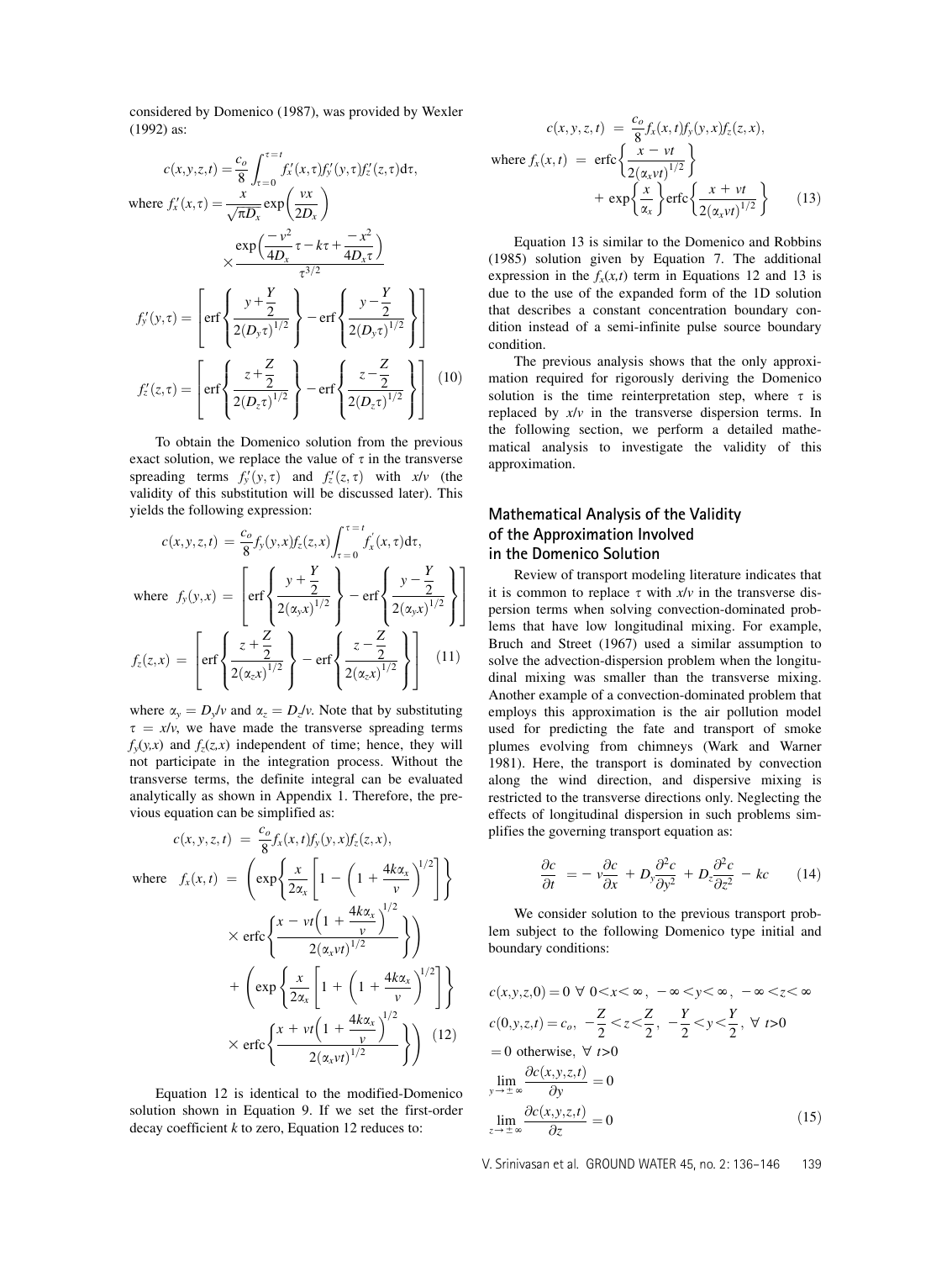In Appendix 2, we use Laplace transform techniques to solve the previous problem and the resulting exact analytical solution is:

$$
c(x, y, z, t) = \frac{c_o}{8} f_x^o(x, t) f_y(x, y) f_z(x, z),
$$
  
where 
$$
f_x^o(x, t) = 2 \exp\left(-\frac{kx}{v}\right) u \left\{t - \frac{x}{v}\right\}
$$
  
where 
$$
u \left\{t - \frac{x}{v}\right\} \text{is the step function given by,}
$$

$$
u \left\{t - \frac{x}{v}\right\} = \begin{cases} 0 & \text{if } t \le \frac{x}{v} \\ 1 & \text{if } t > \frac{x}{v} \end{cases}
$$
 (16)

where  $f_y(x,y)$  and  $f_z(x,z)$  are identical to the expressions given in Equation 11.

Since the Domenico approach approximates  $\tau$  as  $x/v$ in the transverse dispersion terms, we hypothesize that the Domenico approximation must be valid when  $\alpha_x$  is zero. To test this hypothesis, we perform a limiting analysis of the modified-Domenico solution by forcing  $\alpha_x$  to zero; this is expressed as:

$$
c(x, y, z, t) = \lim_{\alpha_x \to 0} \frac{c_o}{8} f_x(x, t) f_y(y, x) f_z(z, x) \tag{17}
$$

The mathematical details of this limiting analysis are given in the supplementary material. The analysis shows that when  $\alpha_x$  approaches zero, the modified-Domenico solution relaxes to the exact analytical solution given by Equation 16. This proves that the Domenico approximation indeed yields an exact analytical solution when  $\alpha_x$  is equal to zero.

# Analysis of the Error Associated with the Domenico Solution

The mathematical analysis presented in the previous section demonstrates that the time reinterpretation step, where  $\tau$  is replaced with  $x/v$ , is exactly valid when  $\alpha_x = 0$ . From these results, one could also infer that this time reinterpretation process provides a reasonable approximation when longitudinal dispersion plays an insignificant role in the overall transport. Hence, the Domenico solution can be expected to produce reasonable estimates for advection-dominated problems; however, it can introduce significant errors for longitudinal dispersion-dominated problems.

Another important feature of the time reinterpretation step is that it forces a quasi-steady-state condition along the transverse directions at all times. In other words, the "conceptual" residence time  $(x/v$  value) associated with a point located at the centerline to disperse contaminant mass in the transverse directions is independent of the simulation time. Further, this residence time is also assumed to increase linearly with respect to  $x$ . These unrealistic assumptions regarding residence times will lead to erroneous predictions, especially beyond the advective front. For example, consider a problem where  $v = 50$  m/year, and we are interested in predicting the concentration distribution of a 2-year-old plume ( $t = 2$  years) at a location  $x = 200$ m. The Domenico solution will estimate the residence time

 $\tau$  for our location of interest  $x = 200$  m as  $\tau = x/v = 4$ years; this in fact is greater than the total simulation time itself. This is an unrealistic assumption since a 2-year-old plume simply cannot have the time to disperse for 4 years. For a particle located at the advective front, the residence time assumed by the Domenico solution is 2 years (the simulation time), and for all the particles located behind the advective front, the residence time assumed by the Domenico solution will be equal to  $x/v$  (which will be  $< 2$ ) years); these seem to be reasonable estimates. However, for all points beyond the advective front, i.e.,  $x > 100$  m, the Domenico solution will assign unrealistic conceptual residence times, which will be greater than the simulation time  $t = 2$  years. It must be noted that this incorrect behavior will vanish when  $\alpha_x$  is zero because, for this case, the plume will abruptly end at the advective front, and the residence time for each particle located at or behind the advective front will in fact be equal to  $x/v$ .

When solving steady-state problems, the assumption related to residence time should be a reasonable approximation. This is because, at steady state, the theoretical advective front will be at infinity. Therefore, the time reinterpretation should be reasonable for any finite domain. Hence, the performance of the Domenico solution under steady-state conditions can be expected to be better. However, it is important to note that even under steady-state conditions, the solution will not be exact because it will still ignore the transport due to longitudinal mixing. In general, it can be concluded that the Domenico solution can be expected to perform better behind the advective front. In the following section, we use an example problem to illustrate the implication of these theoretical results.

## Example Problem

The example problem presented by Domenico and Robbins (1985) is considered in this analysis. The transport parameters used in the problem are summarized in Table 1. The performance of the modified-Domenico solution was tested by comparing its results against those generated using the exact solution given by Wexler (1992).

It has been established in the previous sections that the Domenico approximation makes unreasonable assumptions regarding the residence time beyond the advective front and reasonable assumptions behind the

| Table 1<br>Parameters Used in the Example Problem                                                                                                                                                                                                    |                                                                                                                         |
|------------------------------------------------------------------------------------------------------------------------------------------------------------------------------------------------------------------------------------------------------|-------------------------------------------------------------------------------------------------------------------------|
| Parameter                                                                                                                                                                                                                                            | Value                                                                                                                   |
| Longitudinal dispersivity $(\alpha_x)$<br>Transverse dispersivity $(\alpha_v)$<br>Transverse dispersivity $(\alpha_z)$<br>Velocity $(v)$<br>Source width in $Y$ direction $(Y)$<br>Source width in $Z$ direction $(Z)$<br>Source concentration $(C)$ | 42.58 m<br>8.43 m<br>$0.00642 \text{ m}$<br>$0.2151$ m/d<br>$240.0 \text{ m}$<br>5.0 <sub>m</sub><br>$850 \text{ mg/L}$ |
| Simulation Time $(t)$                                                                                                                                                                                                                                | 5110 d                                                                                                                  |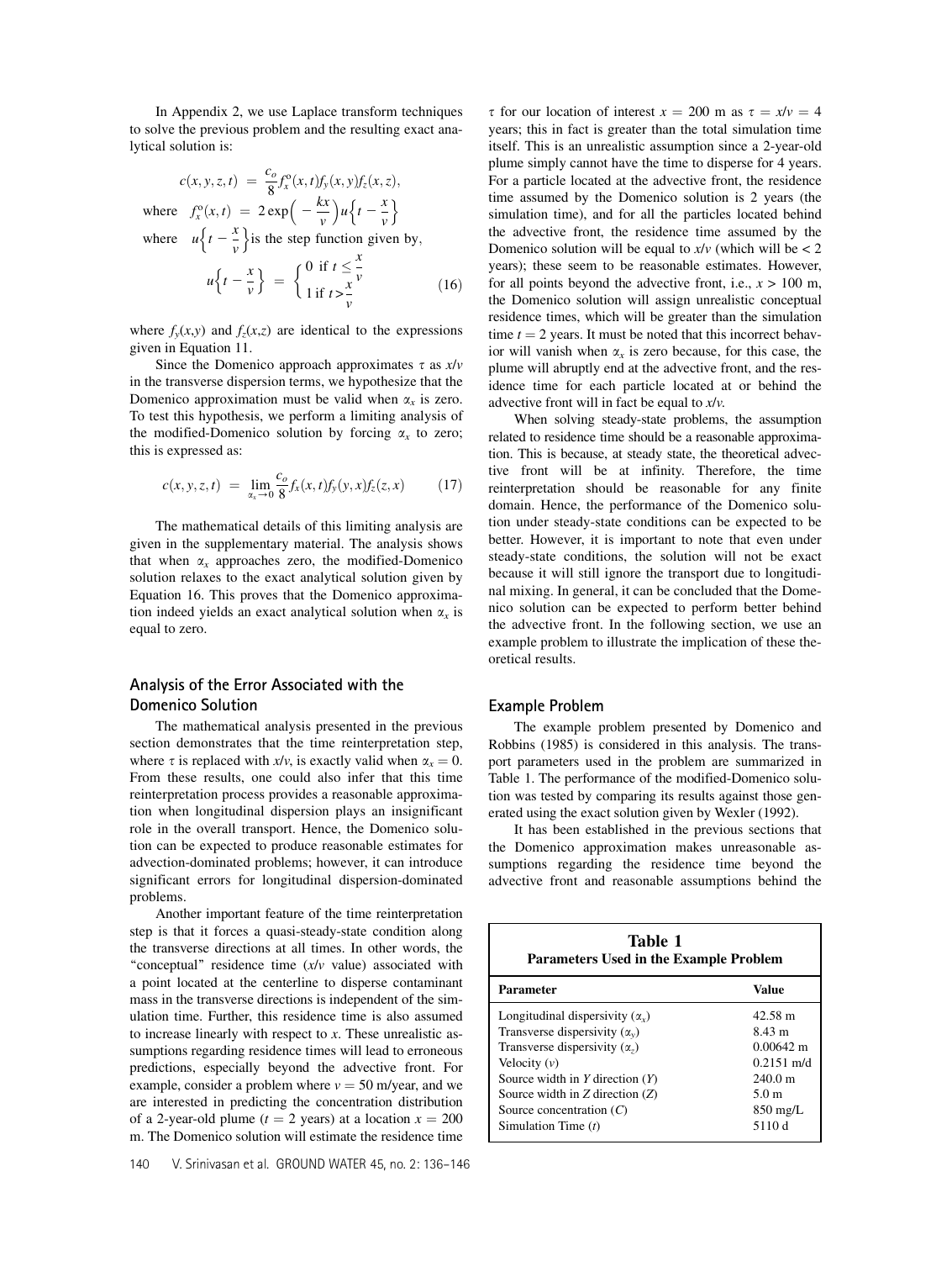front. Therefore, we analyze the results of this comparison in two parts— one behind the advective front and the other beyond the advective front (note that for our base case the front is at  $x = 1100$  m).

# Plume Comparison Analysis behind the Advective Front

Figures 1a and 1b compare the 2D concentration contours of both solutions on the X-Y and X-Z planes. (Note: an aspect ratio of "2.2:1" was maintained for the X-Y plots, and an aspect ratio of "55:1" was maintained for the X-Z plots.) Since the problem is symmetric about the Xaxis, only half of the plume is presented. It can be observed from Figure 1 that the modified-Domenico solution is reasonably close to the true solution, though there are some noticeable discrepancies. To explore the limits of these discrepancies, we performed a series of sensitivity simulations.

In the first set of sensitivity simulations, we varied the value of the longitudinal dispersivity  $(\alpha_x)$  by an order of magnitude above and below the assumed baseline value. Figures 2a and 2b compare the 2D concentration contours of the solutions for both cases. Comparison of the data shown in Figures 1a and 2 indicates that the discrepancies between the two solutions were large when the value of longitudinal dispersivity was high. Also, as



Figure 1. Concentration contours predicted by the Domenico and Wexler solutions for the base case: solutions behind the advective front for (a) X-Y plane and (b) X-Z plane.



Figure 2. Sensitivity results for variations in the longitudinal dispersivity value: solutions behind the advective front for (a)  $\alpha_x \Box$  10 and (b)  $\alpha_x/10$ .

expected, when the longitudinal dispersivity was low, there was an excellent match between the solutions. Similar trends were also observed in the concentration contours predicted on the X-Z plane. Since the spreading terms in the y and z directions are identical in structure, the contours in the X-Y and X-Z planes will exhibit identical trends. Therefore, from this point onward, our analysis will be restricted to X-Y contours.

In the second set of sensitivity simulations, we varied the value of the transverse dispersivity  $(\alpha_y)$  by an order of magnitude above and below the baseline value. These results (Figures S1 and S2) indicated that the transverse dispersivity in the y direction does not play a significant role in influencing the error associated with the modified-Domenico solution. Similar sensitivity analysis performed on other transport parameters, including the transverse dispersivity  $\alpha_z$  and the source dimensions Y and Z, also showed minimal sensitivity.

Although the original problem considered by Domenico and Robbins (1985) does not involve reactions, in order to test the performance of the modified-Domenico solution in the presence of first-order decay, a third set of sensitivity simulations were completed for a decaying contaminant plume by assuming various first-order rate coefficients (k). Comparison of the concentration contours for  $k$  values of 0.0001 and 0.001/d (Figures S1 and S2) indicated that the presence of a decay term does not introduce any significant additional error.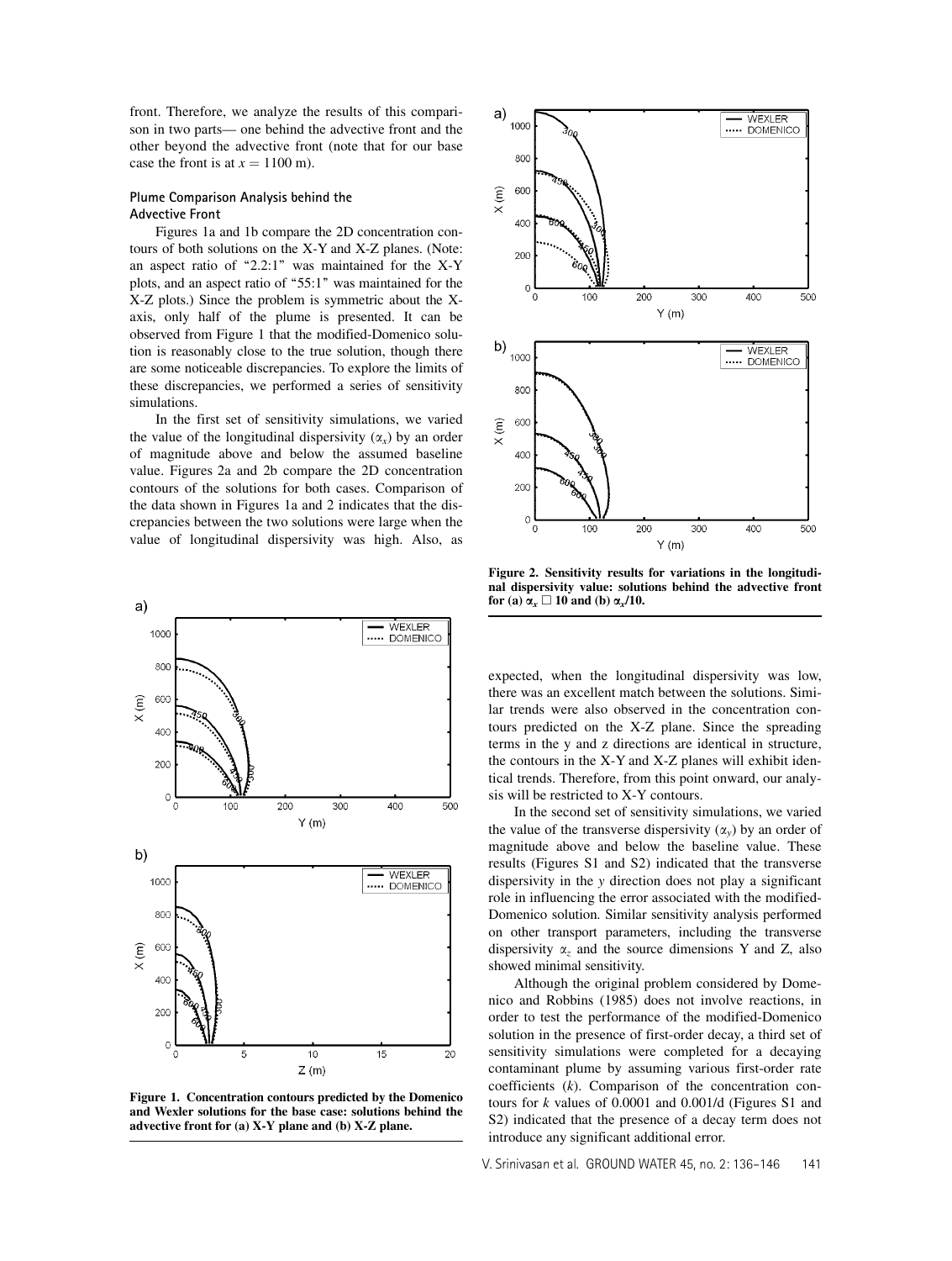

Figure 3. Sensitivity results for variations in the transport velocity: solutions behind the advective front for (a)  $v \Box 10$ and (b) v/10.

The fourth set of sensitivity simulations involved varying the advection velocity  $(v)$  by an order of magnitude above and below the baseline value. Figures 3a and 3b compare the concentration contours of the solutions for the two cases. From these figures, it can be concluded that the advection velocity has very little effect in determining the accuracy of the solution. Note that in the absence of first-order decay, varying the advection velocity will have the same effect as varying the total simulation time  $(t)$ . Since decay does not play any significant role in determining the accuracy of the modified-Domenico solution, it can be safely concluded that variations in the total simulation time will have little sensitivity on its accuracy.

The previous results indicate that within the advective front, the longitudinal dispersivity plays a very important role in determining the accuracy of the modified-Domenico solution. All the other transport parameters have negligible effect on the accuracy of the solution.

#### Plume Comparison Analysis beyond the Advective Front

Figure 4 compares the concentration contours of the two solutions in the X-Y plane for the base case parameters. (Note: here an aspect ratio of "4:1" is maintained for the X:Y plane to capture the plume beyond the advective front; also, the location of the advective front is indicated by an arrow on the x-axis.) It can be observed from Figure 4 that, as we move beyond the advective front, the accuracy of the modified-Domenico solution reduces rapidly. As pointed out in the earlier sections, this is due



Figure 4. Concentration contours predicted by the Domenico and Wexler solutions for the base case: solutions include concentration contours beyond the advective front.

to the unrealistic assumptions made by the Domenico solution when computing the conceptual residence times beyond the advective front.

The results of a sensitivity analysis performed on the parameter  $\alpha_x$  are summarized in Figures 5a and 5b. These figures indicate a trend similar to those present for regions within the advective front. The higher the value of the longitudinal dispersivity, the greater the error associated with the modified-Domenico solution. Further, it can be observed that the error systematically increases when the contaminant is transported beyond the advective front.



Figure 5. Sensitivity results for variations in the longitudinal dispersivity value: solutions include concentration contours beyond the advective front for (a)  $\alpha_x \Box$  10 and (b)  $\alpha_x/10$ .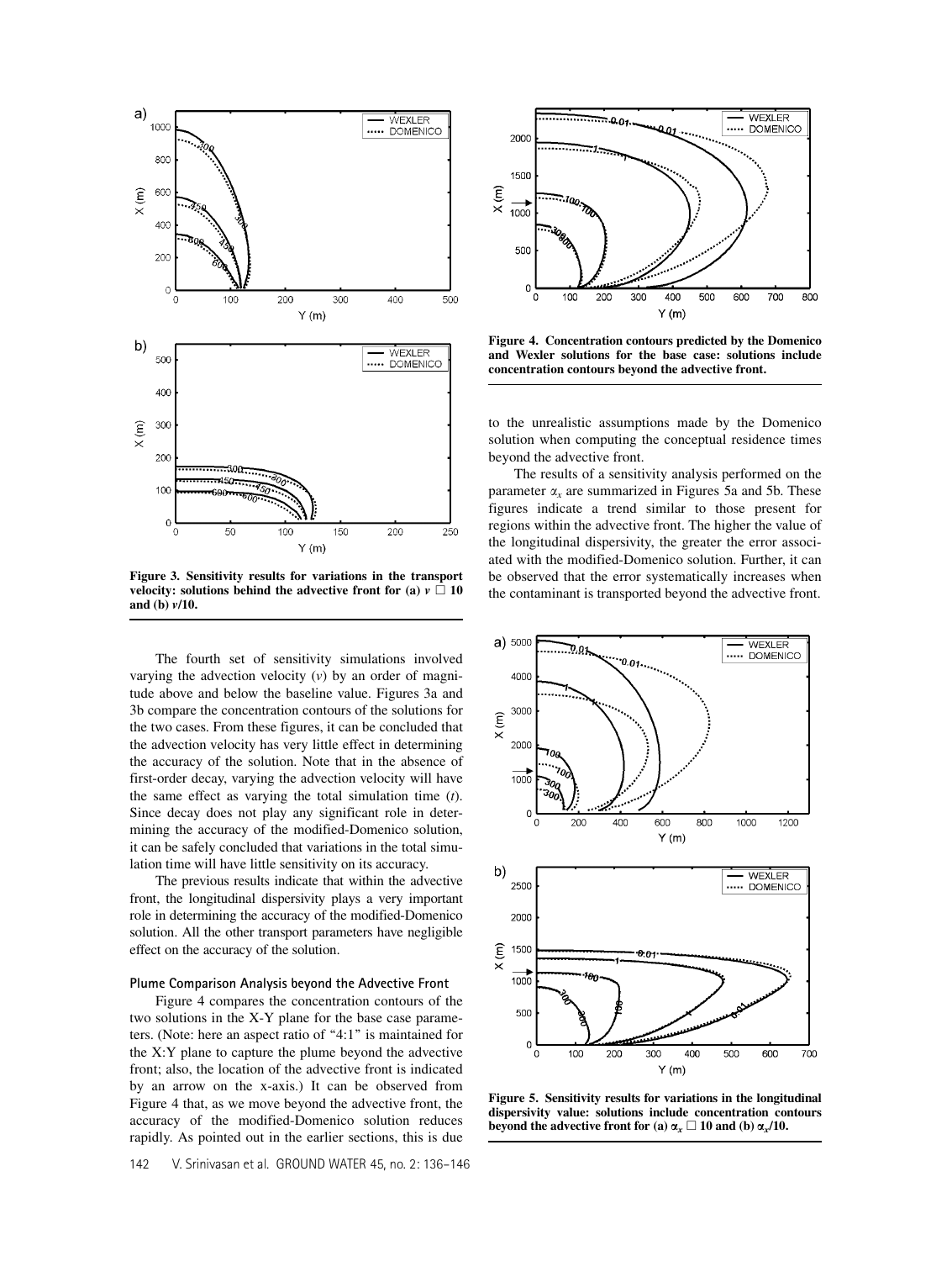A similar set of sensitivity simulations were performed on different transport parameters, including  $\alpha_{y}$ ,  $\alpha_{z}$ , Y, Z, and K for regions beyond the advective front as well. As expected, the results indicated that these parameters had negligible contribution in determining the accuracy of the solution.

A final set of sensitivity simulations were performed by varying the value of the advection velocity  $(v)$  by an order of magnitude above and below the baseline value. The results of this sensitivity analysis are summarized in Figures 6a and 6b. Initial observations of these figures may indicate that at higher velocities the modified-Domenico solution appears to perform better. However, a closer analysis of these figures with respect to their respective advective front locations indicates that at higher velocities a greater portion of the plume is behind the advective front, whereas at lower velocities a relatively lesser portion of the plume is behind the advective front. Comparison of these figures made in the light of their respective advective fronts reveals that the advection velocity has little effect in determining the accuracy of the solution. However, it must be noted that the advection velocity itself plays an important role in determining the location of the advective front, which is one of the key parameters that affects the performance of the solution. Variations in the total simulation time  $(t)$  will have a similar effect as that of the advection velocity.

From the results of these sensitivity simulations, it can be safely concluded that the two most important factors that affect the accuracy of the modified-Domenico solution are the value of the longitudinal dispersivity  $(\alpha_x)$  and the position of the advective front  $(vt)$ . The solution will have minimal errors when the value of  $\alpha_x$  is low and when the advective front is farther away from the source. It must be noted that the conclusions obtained for the modified-Domenico solution apply to the Domenico solution as well, provided the value of  $x/\alpha_x$  is sufficiently large (Bear 1979).

# General Discussions Regarding the Accuracy of the Domenico Solution

Since the original Domenico solution lacked a theoretical basis, several misconceptions regarding its performance have evolved over the years. One of the common misconceptions is that the error will be a minimum along the plume centerline. For example, Guyonnet and Neville (2004) compared the Domenico solution against the Sagar solution and concluded that ''the results of the evaluation confirm that along the plume centerline, and for ground water flow regimes dominated by advection and mechanical dispersion rather than by molecular diffusion, discrepancies between the two solutions (namely the Domenico solution and the Sagar solution) can be considered negligible for all practical purposes. However the errors in the Domenico (1987) solution may increase significantly outside the plume centerline.'' However, our simulation results indicate that this conclusion might not be true for all cases. To illustrate this, we compare the y and z concentration transects predicted by the two solutions for our base case scenario. Figure 7a compares the concentration profiles along the y direction at  $x = 1000$ and 1500 m, and similar results for the z direction are



Figure 6. Sensitivity results for variations in the transport velocity: solutions include concentration contours beyond the advective front for (a)  $v \Box$  10 and (b)  $v/10$ .

shown in Figure 7b. It is evident from these figures that the error is not minimal along the centerline, but rather at a point, which will always be away from the centerline. This error pattern can also be observed in all the 2D contours. Further, it can be observed from Figures 7a and 7b that the absolute error is, in fact, maximum along the plume centerline.

Another important issue that we would like to address here is the nature in which the error associated with the Domenico approximation is propagated spatially. Our results show that the plumes predicted by the modified-Domenico solution are always wider than the actual plumes. This phenomenon can easily be observed in all the figures presented in this study. This can be attributed to the fact that the Domenico approximation overpredicts the conceptual residence times of all particles along the centerline (hence allows more time to disperse in the transverse directions). This overprediction would lead to a decrease in the centerline concentrations; therefore, solutions that employ the Domenico approximation will always underpredict the overall extent of the plume in the longitudinal direction.

An important transport parameter not addressed so far is the retardation factor  $(R)$ . Retardation affects the advection velocity and possibly the decay constant (depending on the phase where the decay occurs). Since the presence of a decay term does not introduce any significant additional error to the Domenico solution, its effect can be ignored. However, retardation changes the location of the advective front by changing the advection velocity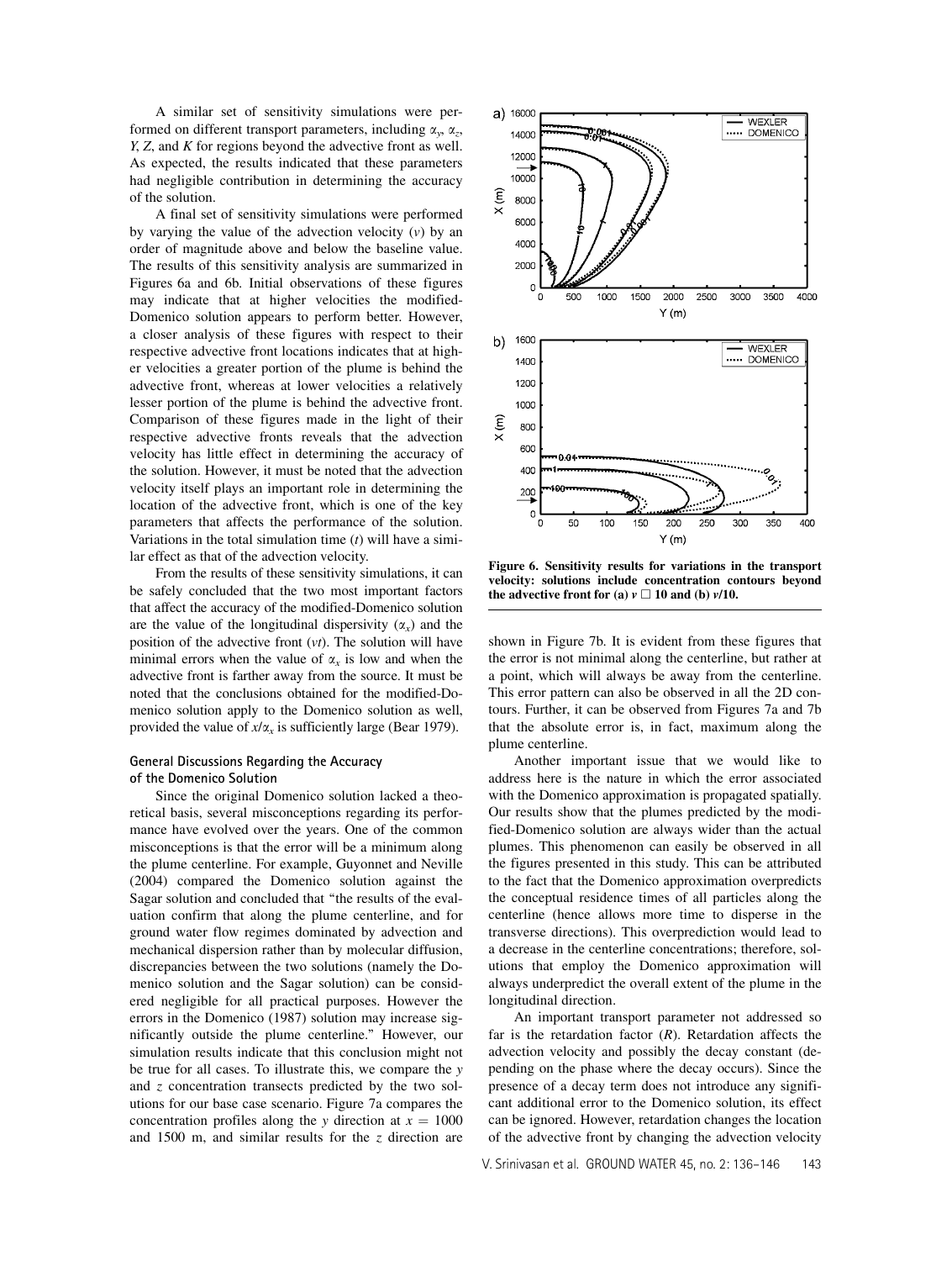

Figure 7. Concentration profiles predicted by the Domenico solution compared with the Wexler solution at  $x = 1000$  m and 1500 m (a) along Y-axis and (b) along Z-axis.

and hence would influence the overall accuracy of the Domenico solution.

#### **Conclusions**

Based on the theoretical results presented in this study, we conclude that the key assumption used to derive the Domenico solution is the time reinterpretation step, where the time  $\tau$  in the transverse dispersion terms is replaced with  $x/v$ . Our derivations prove that this substitution process is valid only when the longitudinal dispersivity is zero. For all nonzero longitudinal dispersivity values, the solution will have a finite error. The spatial distribution of this error is highly sensitive to the value of  $\alpha_x$  and the position of the advective front  $(vt)$ , and is relatively less sensitive to other transport parameters. Based on the results of this study, we conclude that the error in the Domenico solution will be low when solving transport problems that have low longitudinal dispersivity values, high advection velocities, and large simulation times.

Despite its limitations, the Domenico approximation offers a simple alternative for extending 1D analytical solutions to 3D analytical solutions. This approach is useful for developing approximate solutions for unsolved, 3D, multispecies reactive transport problems that have explicit 1D solutions. However, such solutions should be used carefully after understanding the limitations identified in this study.

Finally, it is of the authors' opinion that the performance of the Domenico solution can be improved by

## Acknowledgments

This research was supported in part by the Office of Science (BER), U.S. Department of Energy Grant No. DE-FG02-06ER64213, and by a project from the DOE Westinghouse Savannah River Laboratory. This joint effort with the Seoul National University was supported by the Frontier Project of the Korea Ministry of Science and Technology. We would like to thank the Ground Water reviewers and editors for their thoughtful comments.

#### Supplementary Material

The following supplementary material available for this article:

Appendix S1. Limiting Analysis of the Domenico solution ( $\alpha_x = 0$ ).

Figure S1. Sensitivity results for variations in the transverse dispersivity value; solutions behind the advective front for (a)  $\alpha_y$ \*10 and (b)  $\alpha_y$ /10.

Figure S2. Sensitivity results for variations in the decay rate; solutions behind the advective front for (a)  $K = 0.0001 \text{ day}^{-1}$  and (b)  $K = 0.001 \text{ day}^{-1}$ .

This material is available as part of the online article from: http://www.blackwell-synergy.com/doi/abs/10.1111/ j.1745-6584.2006.00281.x

(This link will take you to the article abstract).

Please note: Blackwell Publishing is not responsible for the content or functionality of any supplementary materials supplied by the authors. Any queries (other than missing material) should be directed to the corresponding author for the article.

#### Appendix 1

The integral in Equation 11 can be evaluated as:

$$
I = \int_{\tau=0}^{\tau=t} f'_x d\tau = \frac{x}{\sqrt{\pi D_x}} \exp\left\{\frac{\nu x}{2D_x}\right\}
$$

$$
\times \int_{\tau=0}^{\tau=t} \frac{\exp\left\{\frac{-\nu^2}{4D_x}\tau - k\tau + \frac{-x^2}{4D_x\tau}\right\}}{\tau^{3/2}} d\tau \quad (A1)
$$

Applying Laplace transform to Equation A1, we get:

$$
l[I] = \frac{x}{\sqrt{\pi D_x}} \exp\left\{\frac{vx}{2D_x}\right\} \frac{1}{s}
$$

$$
\times \Box \left[ \frac{\exp\left\{\frac{-v^2}{4D_x}\tau - k\tau + \frac{-x^2}{4D_x\tau}\right\}}{\tau^{3/2}} \right]
$$
(A2)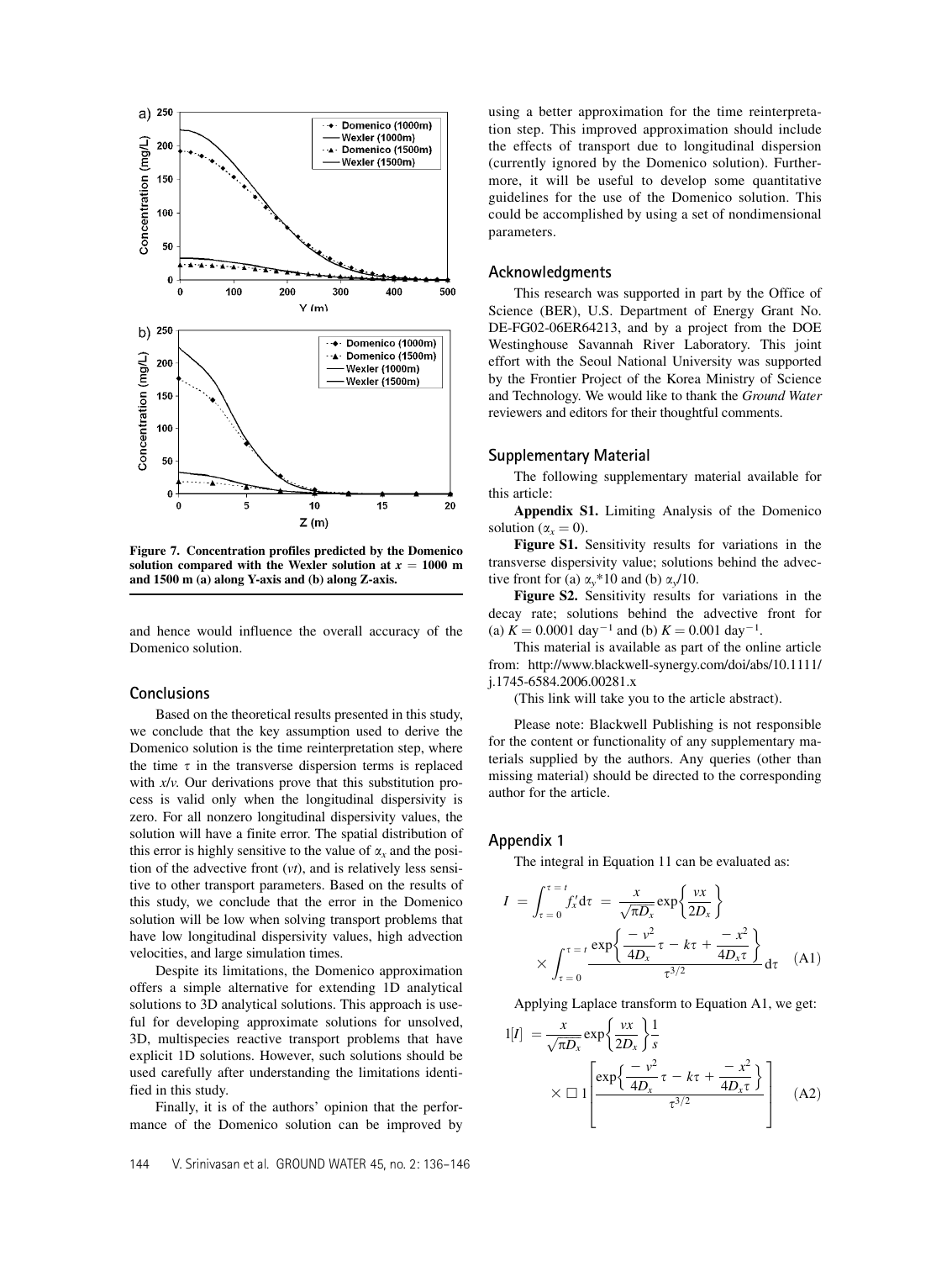where  $l$  is the Laplace transform operator and  $s$  is the Laplace variable. Equation A2 can be expressed as:

$$
1[I] = \frac{x}{\sqrt{\pi D_x}} \frac{1}{s} \exp\left\{\frac{vx}{2D_x}\right\}
$$

$$
\times \Box 1 \left[ \exp\left\{-\frac{v^2}{4D_x} + k\tau\right\} \frac{\exp\left\{\frac{-x^2}{4D_x\tau}\right\}}{\tau^{3/2}} \right] \quad (A3)
$$

The second term within the Laplace operator can be evaluated by using Selby (1971, Equation 82, 497) as:

$$
1\left[\frac{\exp\left\{\frac{-x^2}{4D_x\tau}\right\}}{\tau^{3/2}}\right] = \left[\frac{2\sqrt{\pi D_x}}{x}\exp\left\{-\frac{x}{\sqrt{D_x}}\sqrt{s}\right\}\right]
$$
 (A4)

The entire expression within the Laplace operator can be evaluated by using Selby (1971, Equation 11, 491) and Equation A4 as:

$$
l[I] = \frac{2}{s} \exp\left\{\frac{\nu x}{2D_x}\right\} \left[ \exp\left\{-\frac{x}{\sqrt{D_x}}\sqrt{s + \left(\frac{\nu^2}{4D_x} + k\right)}\right\} \right]
$$
(A5)

Inverse Laplace transform of the previous equation yields (Bear 1979):

$$
I = \left( \exp \left\{ \frac{x}{2\alpha_x} \left[ 1 - \left( 1 + \frac{4k\alpha_x}{v} \right)^{1/2} \right] \right\} \right)
$$
  
 
$$
\times \operatorname{erfc} \left\{ \frac{x - vt \left( 1 + \frac{4k\alpha_x}{v} \right)^{1/2}}{2(\alpha_x vt)^{1/2}} \right\} \right)
$$
  
+ 
$$
\left( \exp \left\{ \frac{x}{2\alpha_x} \left[ 1 + \left( 1 + \frac{4k\alpha_x}{v} \right)^{1/2} \right] \right\}
$$
  

$$
\times \operatorname{erfc} \left\{ \frac{x + vt \left( 1 + \frac{4k\alpha_x}{v} \right)^{1/2}}{2(\alpha_x vt)^{1/2}} \right\} \right), \qquad (A6)
$$

where  $\alpha_x = \frac{D_x}{v_x}$ 

## Appendix 2

The governing transport equation is:

v

$$
\frac{\partial c}{\partial t} + v \frac{\partial c}{\partial x} - D_y \frac{\partial^2 c}{\partial y^2} - D_z \frac{\partial^2 c}{\partial z^2} = -kc
$$
 (B1)

The initial and boundary conditions are:

$$
c(x, y, z, 0) = 0, \forall 0 < x < \infty, -\infty < y < \infty, -\infty < z < \infty
$$
  

$$
c(0, y, z, t) = c_o, -\frac{Z}{2} < z < \frac{Z}{2}, -\frac{Y}{2} < y < \frac{Y}{2}, \forall t > 0
$$
  
= 0, otherwise  $\forall t > 0$ 

$$
\lim_{y \to \pm \infty} \frac{\partial c(x, y, z, t)}{\partial y} = 0
$$
\n
$$
\lim_{z \to \pm \infty} \frac{\partial c(x, y, z, t)}{\partial z} = 0
$$
\n(B2)

Applying Laplace transform to  $c(x,y,z,t)$  in Equation B1 gives:

$$
\frac{\partial p}{\partial x} - \alpha_y \frac{\partial^2 p}{\partial y^2} - \alpha_z \frac{\partial^2 p}{\partial z^2} = -\frac{(s+k)}{v} p,
$$
\nwhere  $\alpha_y = \frac{D_y}{v}$  and  $\alpha_z = \frac{D_z}{v}$  (B3)

where  $s$  is the Laplace variable and  $p$  is the concentration in the Laplace domain.

The boundary conditions get modified as:

$$
p(0, y, z) = \frac{c_o}{s}, \quad -\frac{Z}{2} < z < \frac{Z}{2}, \quad -\frac{Y}{2} < y < \frac{Y}{2}
$$
\n
$$
= 0, \quad \text{otherwise}
$$
\n
$$
\lim_{y \to \pm \infty} \frac{\partial p(x, y, z)}{\partial y} = 0
$$
\n
$$
\lim_{z \to \pm \infty} \frac{\partial p(x, y, z)}{\partial z} = 0
$$
\n(B4)

Equation B3 can be interpreted as a transient 2D diffusive reactive transport problem. Its boundary conditions given by Equation B4 represent an instantaneous pulse of a plane source. The solution to this problem without the decay term can be readily deduced from Hunt (1978) by ignoring the advection term and reducing the problem to two dimensions. Thus, the solution to the previous problem without the reaction term is given by:

$$
p'(x,y,z) = \frac{c_o}{4s} f_y(x,y) f_z(x,z),
$$
  
where  $f_y(x,y) = \left[ erf \left\{ \frac{y + \frac{Y}{2}}{2(\alpha_y x)^{1/2}} \right\} - erf \left\{ \frac{y - \frac{Y}{2}}{2(\alpha_y x)^{1/2}} \right\} \right]$   

$$
f_z(x,z) = \left[ erf \left\{ \frac{z + \frac{Z}{2}}{2(\alpha_z x)^{1/2}} \right\} - erf \left\{ \frac{z - \frac{Z}{2}}{2(\alpha_z x)^{1/2}} \right\} \right]
$$
(B5)

Now, we make use of a method similar to the Danckwert's method described by Crank (1975) to include the reaction term. If  $p'$  is the solution for the diffusion problem without reaction; the solution for the same problem with a first-order reaction, with a rate constant  $\left(\frac{s+k}{v}\right)$ ), for the same initial and boundary condition is given as:

$$
p = p' \exp\left\{-\left(\frac{s+k}{v}\right)x\right\} \tag{B6}
$$